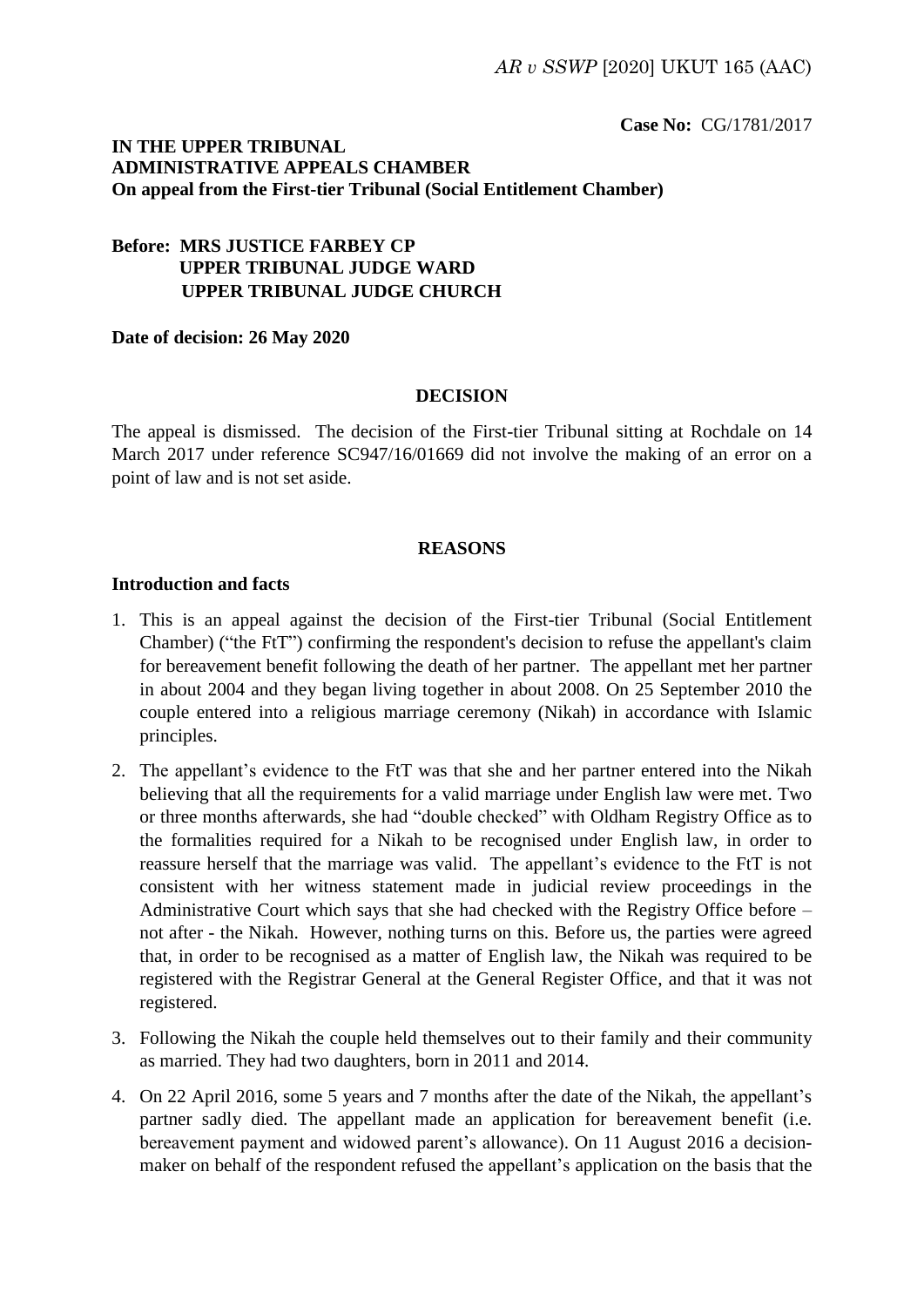Nikah did not comply with the formal requirements of the Marriage Act 1949 (the "1949 Act") and the presumption of marriage did not apply, so the appellant did not satisfy the entitlement conditions for bereavement benefit which require that the applicant is a surviving "spouse" or "civil partner." Following the mandatory reconsideration procedure, the decision was confirmed and the appellant lodged a notice of appeal to the FtT.

## **Procedural history**

- 5. The appeal has a regrettably lengthy history. It was first heard in the FtT before Judge Bawden in Rochdale on 14 March 2017. The hearing was attended by the appellant and her representative.
- 6. Judge Bawden found that, whatever the appellant might have thought about the ceremony at the time or thereafter, the couple had not contracted a valid marriage because the requirements of the 1949 Act had not been complied with. While it was undisputed before Judge Bawden (though inconsistent with evidence now before us) that the appellant had lived with her partner for some 10 years before his death, the judge found that the presumption of marriage did not apply in the appellant's case because only 5 years and 7 months had passed between the Nikah and her partner's death. Judge Bawden held that it was this latter period that was relevant for the purposes of the presumption of marriage, and not the length of any period of cohabitation. She said that a longer period than 5 years and 7 months was required. Judge Bawden refused the appeal and confirmed the respondent's decision.
- 7. On 18 May 2017 the FtT refused the appellant's application for permission to appeal on the basis that the FtT's decision involved no error of law. The appellant then applied to the Upper Tribunal for permission to appeal. On 11 July 2017 Upper Tribunal Judge Wright refused permission because he did not consider it to be arguable with a realistic prospect of success that the FtT had erred materially in law.
- 8. On 4 August 2017 the appellant applied to the Administrative Court for permission to pursue a *Cart* judicial review of Judge Wright's refusal of permission to appeal. On 21 September 2017 Lang J stayed the matter pending the outcome of the *McLaughlin* litigation in the Supreme Court. The *McLaughlin* appeal was decided on 30 August 2018 (see *In re McLaughlin* [2018] UKSC 48, [2018] 1 WLR 4250). Permission to apply for judicial review in the present case was granted by Cockerill J on 9 January 2019. The judicial review application was allowed by consent without a hearing on 29 April 2019. Judge Wright's refusal of permission to appeal was quashed and the matter was returned to the Upper Tribunal for a fresh determination on the issue of permission based on substantially amended grounds of appeal. The matter came before Upper Tribunal Judge Ward. On 22 May 2019 he granted permission to appeal.

### **The grounds of appeal**

9. The appellant's amended grounds of appeal are that both her and her children's rights under the European Convention on Human Rights ("the Convention") would be breached on an ordinary construction of the term "spouse" in section 39A of the Social Security Contributions and Benefits Act 1992 (the "1992 Act") because such a construction would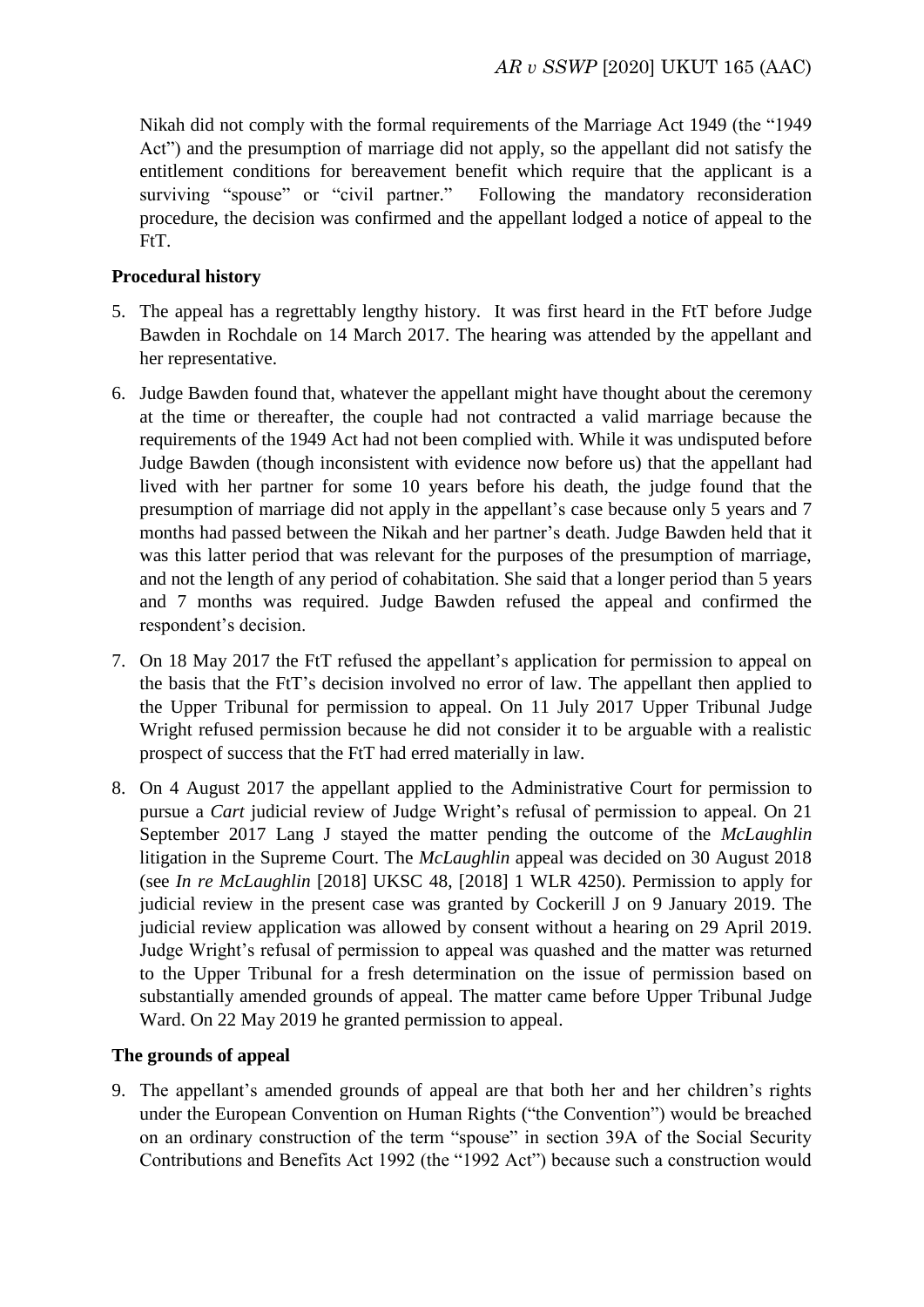result in unjustified discrimination against them contrary to article 14 read with article 8 of the Convention. It is submitted on her behalf that:

- a. It is possible, applying section 3 of the Human Rights Act 1998, to construe the term "spouse" in section 39A of the 1992 Act as including someone in the position of the appellant, namely a person living with her partner having participated in a religious marriage ceremony according to the rites of that religion and subjectively believing herself (on objectively reasonable grounds) to be thereby married;
- b. Such a construction must therefore be adopted; and
- c. The appeal should be allowed and a decision substituted that she is entitled to a widowed parent's allowance.

# **The appeal hearing**

- 10. On 15 October 2019 Farbey J CP allowed the appellant's application for the appeal to be heard by a three-judge panel of the Upper Tribunal because it involves a point of law of special difficulty and an important point of principle. The appeal was heard in the Rolls Building on 13 February 2020. Mr Tim Amos QC and Mr Tom Royston appeared on behalf of the appellant, instructed by the Child Poverty Action Group. Ms Katherine Apps appeared for the respondent, instructed by the Government Legal Department. We are grateful to each of them for their clear and helpful submissions.
- 11. On 14 February 2020 the Court of Appeal handed down judgment in *Her Majesty's Attorney General v Akhter and Khan* [2020] EWCA Civ 1122. As the Tribunal was aware of the imminence of that judgment, the parties had been invited at the hearing to make post-hearing submissions in relation to the implications of the Court of Appeal's decision for their respective cases, which they duly did.

### **Social security legislation**

- 12. When the deceased person, by reference to whom the claim is made, died before 8 March 2017, the bereavement benefits which could be claimed were bereavement payment under section 36 of the 1992 Act and, where there were children, widowed parent's allowance under section 39A. While the present case concerns only the latter, it is necessary to set out both sections below. Section 36 was introduced in its substituted form, and section 39A was introduced, by the Welfare Reform and Pensions Act 1999 ("the 1999 Act"). The award of both benefits required a condition to be met (which was not onerous) regarding the deceased's national insurance contributions. It is not necessary to set out the detail.
- 13. As at the date of the respondent's decision (11 August 2016), the relevant sections provided as follows:

### "**36.— Bereavement payment.**

(1) A person whose spouse or civil partner dies on or after the appointed day shall be entitled to a bereavement payment if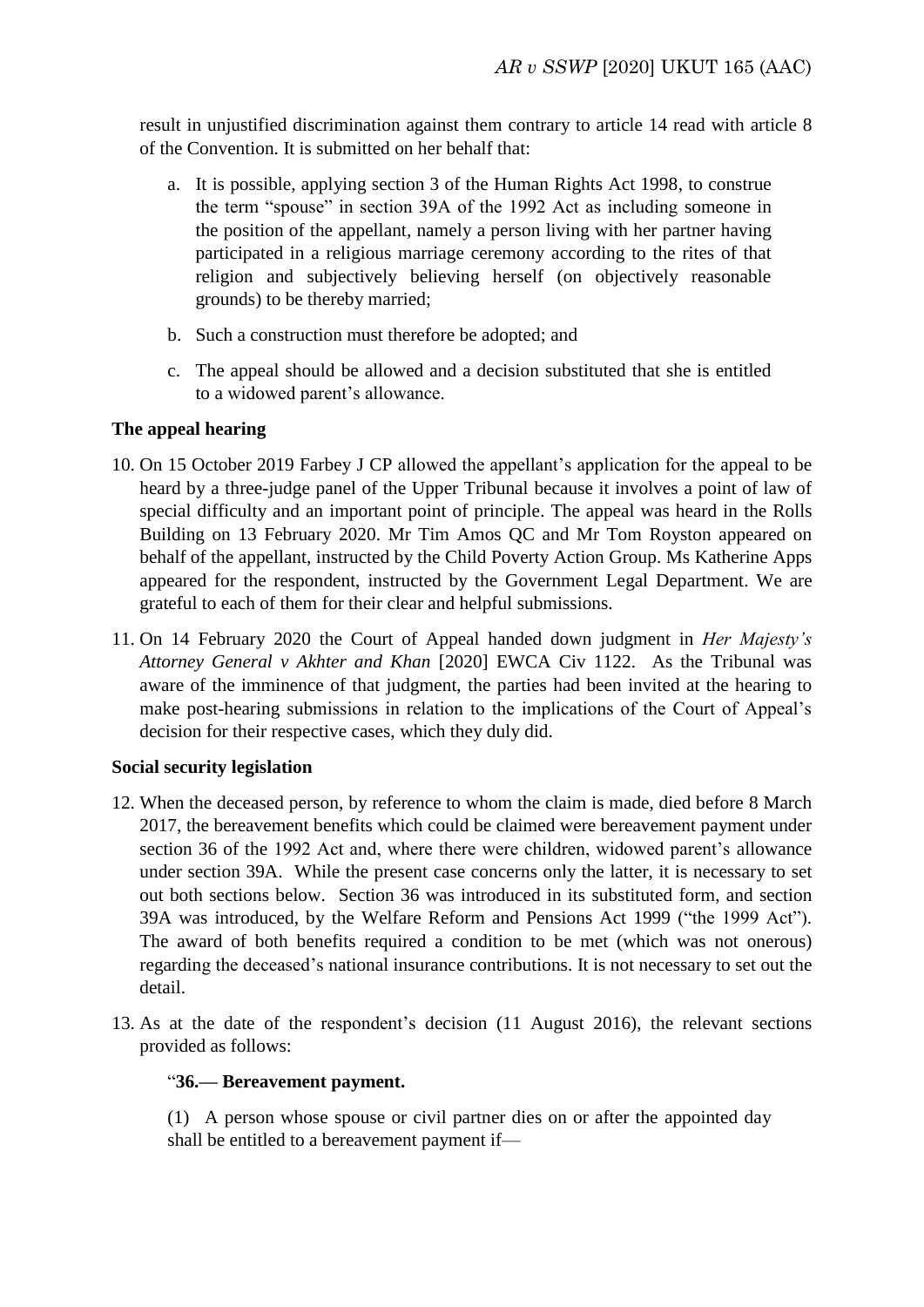(a) either that person was under pensionable age at the time when the spouse or civil partner died or the spouse or civil partner was then not entitled to a Category A retirement pension under section 44 below or a state pension under Part 1 of the Pensions Act 2014; and

(b) the spouse or civil partner satisfied the contribution condition for a bereavement payment specified in Schedule 3, Part I, paragraph 4.

(2) A bereavement payment shall not be payable to a person if that person and a person whom that person was not married to, or in a civil partnership with, were living together as a married couple at the time of the spouse's or civil partner's death.

(3) In this section *"the appointed day"* means the day appointed for the coming into force of sections 54 to 56 of the Welfare Reform and Pensions Act 1999."

### "**39A.— Widowed parent's allowance.**

(1) This section applies where—

(a) a person whose spouse or civil partner dies on or after the appointed day is under pensionable age at the time of the spouse's or civil partner's death, or

(b) a man whose wife died before the appointed day—

(i) has not remarried before that day, and

(ii) is under pensionable age on that day.

(2) The surviving spouse or civil partner shall be entitled to a widowed parent's allowance at the rate determined in accordance with section 39C below if the deceased spouse or civil partner satisfied the contribution conditions for a widowed parent's allowance specified in Schedule 3, Part I, paragraph 5 and—

(a) the surviving spouse or civil partner is entitled to child benefit in respect of a child or qualifying young person falling within subsection (3) below;

(b) the surviving spouse is a woman who either—

(i) is pregnant by her late husband, or

(ii) if she and he were residing together immediately before the time of his death, is pregnant in circumstances falling within section 37(1)(c) above; or

(c) the surviving civil partner is a woman who–

(i) was residing together with the deceased civil partner immediately before the time of the death, and

(ii) is pregnant as the result of being artificially inseminated before that time with the semen of some person, or as a result of the placing in her before that time of an embryo, of an egg in the process of fertilisation, or of sperm and eggs.

(3) A child or qualifying young person falls within this subsection if the child or qualifying young person is either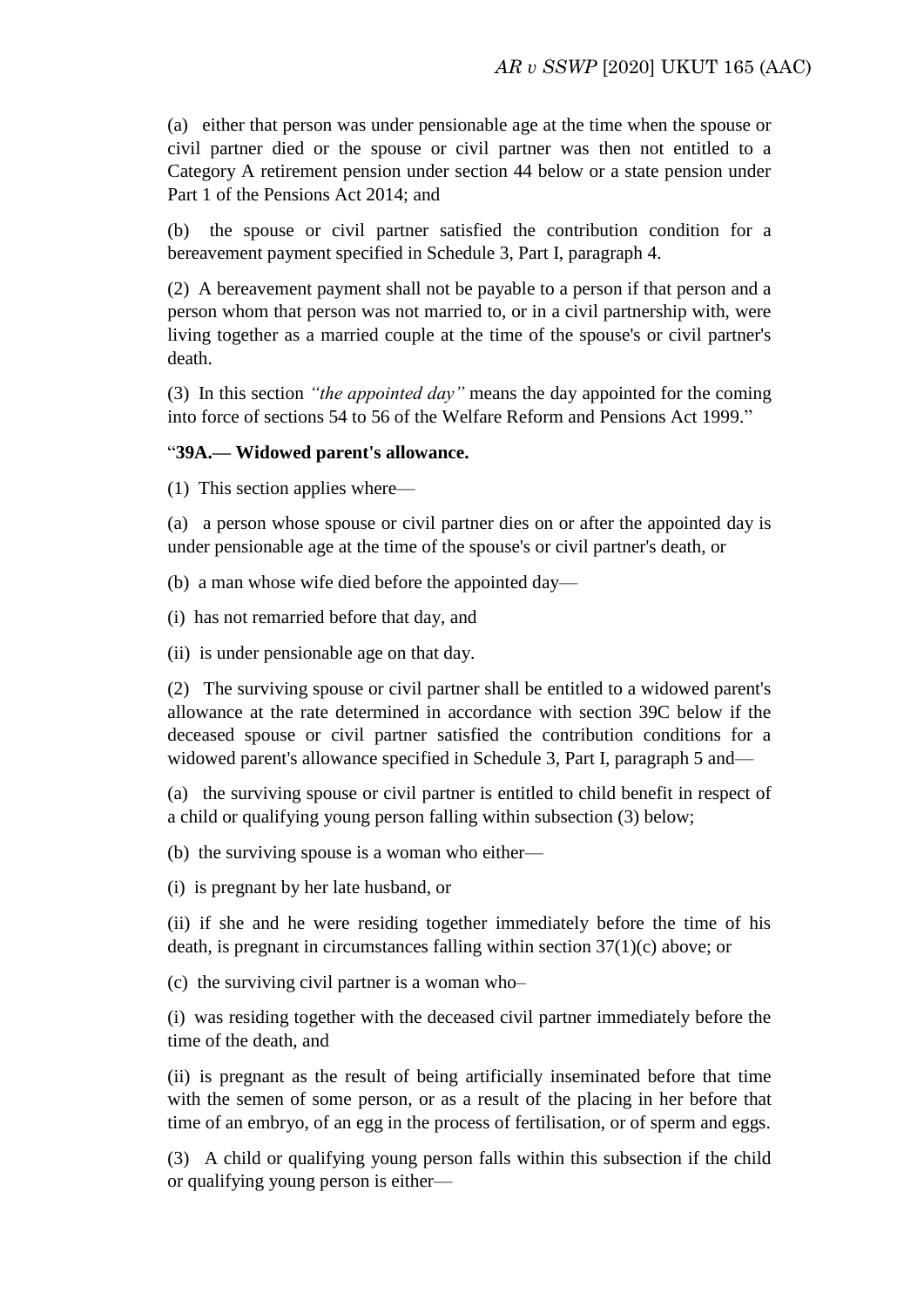(a) a son or daughter of the surviving spouse or civil partner and the deceased spouse or civil partner; or

(b) a child or qualifying young person in respect of whom the deceased spouse or civil partner was immediately before his or her death entitled to child benefit; or

(c) if the surviving spouse or civil partner and the deceased spouse or civil partner were residing together immediately before his or her death, a child or qualifying young person in respect of whom the surviving spouse or civil partner was then entitled to child benefit.

(4) The surviving spouse shall not be entitled to the allowance for any period after she or he remarries or forms a civil partnership, but, subject to that, the surviving spouse shall continue to be entitled to it for any period throughout which she or he—

(a) satisfies the requirements of subsection  $(2)(a)$  or (b) above; and

(b) is under pensionable age.

(4A) The surviving civil partner shall not be entitled to the allowance for any period after she or he forms a subsequent civil partnership or marries, but, subject to that, the surviving civil partner shall continue to be entitled to it for any period throughout which she or he–

- (a) satisfies the requirements of subsection  $(2)(a)$  or (b) above; and
- (b) is under pensionable age.
- (5) A widowed parent's allowance shall not be payable—

(a) for any period falling before the day on which the surviving spouse's or civil partner's entitlement is to be regarded as commencing by virtue of section  $5(1)(k)$  of the Administration Act; or

(b) for any period during which the surviving spouse or civil partner and a person whom she or he is not married to, or in a civil partnership with, are living together as a married couple."

- 14. "Spouse" is not a defined term in the 1992 Act. It is a term used in various places in the Act, notably (though not exclusively) in relation to retirement pensions and national insurance contributions.
- 15. "Civil partner" is not defined either, but as a concept created by Civil Partnerships Act 2004 must be taken to have the meaning conferred by that Act.

# **Human rights legislation**

16. The respondent accepts, in the light of the Supreme Court's decision in *McLaughlin*, that there was discrimination against the appellant on the grounds that she was not married, contrary to article 14 read with article 8 of the Convention. It is therefore only necessary to consider the sections of the Human Rights Act relevant to the interpretation of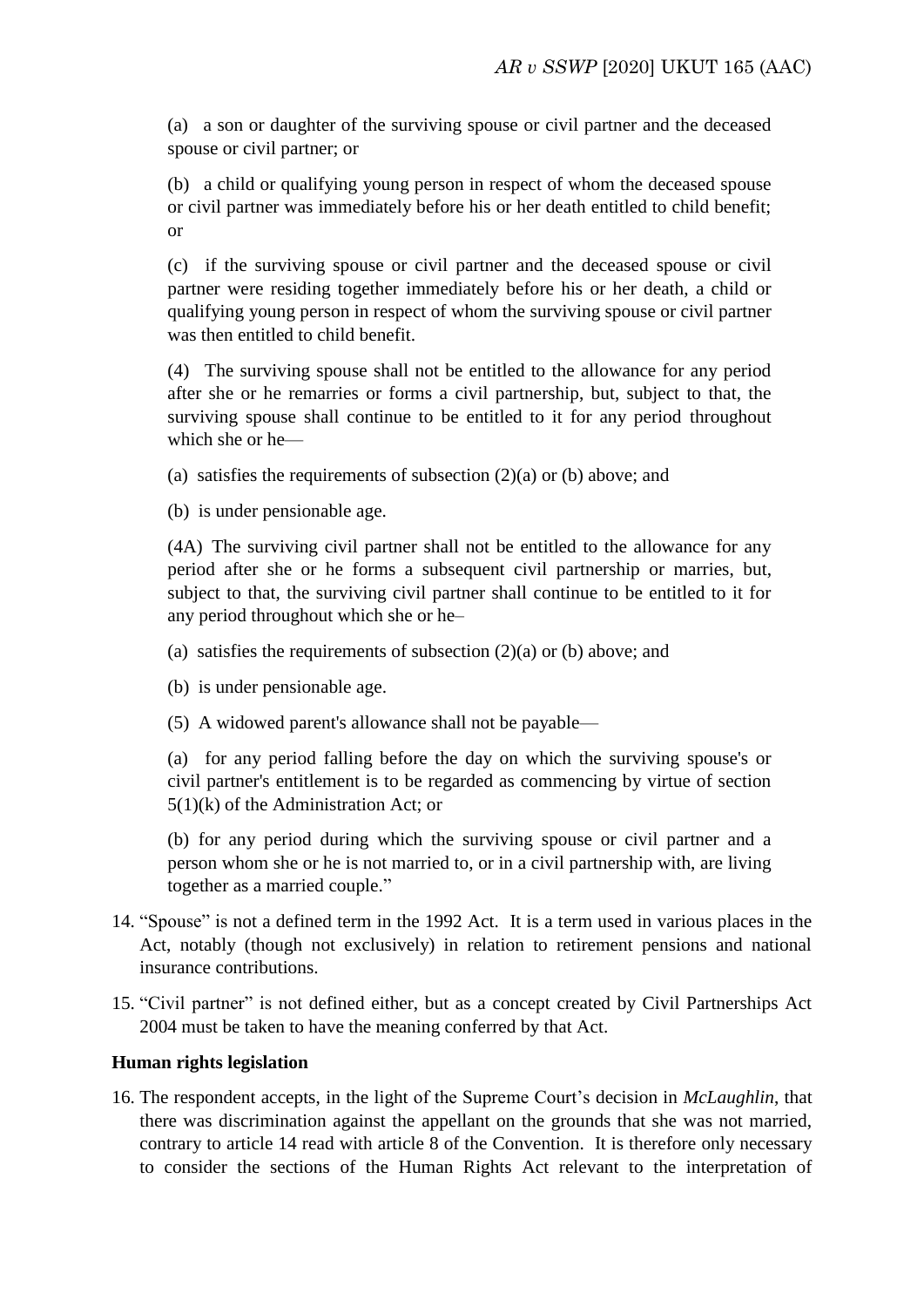legislation (on which the appellant relies) and on declaration of incompatibility (which the respondent regards as the only avenue available to those in the appellant's position).

17. Section 3 provides:

### "**3.— Interpretation of legislation.**

(1) So far as it is possible to do so, primary legislation and subordinate legislation must be read and given effect in a way which is compatible with the Convention rights.

- (2) This section—
- (a) applies to primary legislation and subordinate legislation whenever enacted;

(b) does not affect the validity, continuing operation or enforcement of any incompatible primary legislation; and

(c) does not affect the validity, continuing operation or enforcement of any incompatible subordinate legislation if (disregarding any possibility of revocation) primary legislation prevents removal of the incompatibility."

18. Section 4 of the Human Rights Act enables courts of the level of the High Court and above (but not the Upper Tribunal) to make a declaration of incompatibility if the court is satisfied that a provision of primary legislation is incompatible with a Convention right. By virtue of section 4(6), a declaration of incompatibility does not affect the validity or continuing operation of the provision in respect of which it is given and does not have any binding effect on the parties to the proceedings in which it is made.

# *McLaughlin*

- 19. *McLaughlin* concerned Northern Ireland social security legislation, which for present purposes is not materially different. Ms McLaughlin had been refused both bereavement payment and widowed parent's allowance following the death of her long-term unmarried partner. She applied for judicial review of the decision on the grounds that the legislation was incompatible with her rights under article 14 read with article 8 of, or article 1 of the First Protocol to, the Convention. The High Court in Northern Ireland made a declaration of incompatibility in relation to widowed parent's allowance only and thereafter the claim for bereavement payment was not pursued. The Court of Appeal of Northern Ireland found that the legislation did not breach the Convention. The Supreme Court reversed the Court of Appeal, making a declaration of incompatibility in respect of section 39A, insofar as it precludes any entitlement to widowed parent's allowance by a surviving unmarried partner.
- 20. The terms of section 4(6) of the Human Rights Act are such that the appellant, like others in a similar position, still could not succeed in her claim unless and until legislative steps were taken to address the incompatibility, in terms sufficiently broad to enable her to do so, which to date they have not been. The present appeal concerns whether the interpretative obligation under section 3 of the Human Rights Act can assist her.

### **Application of section 3 of the Human Rights Act**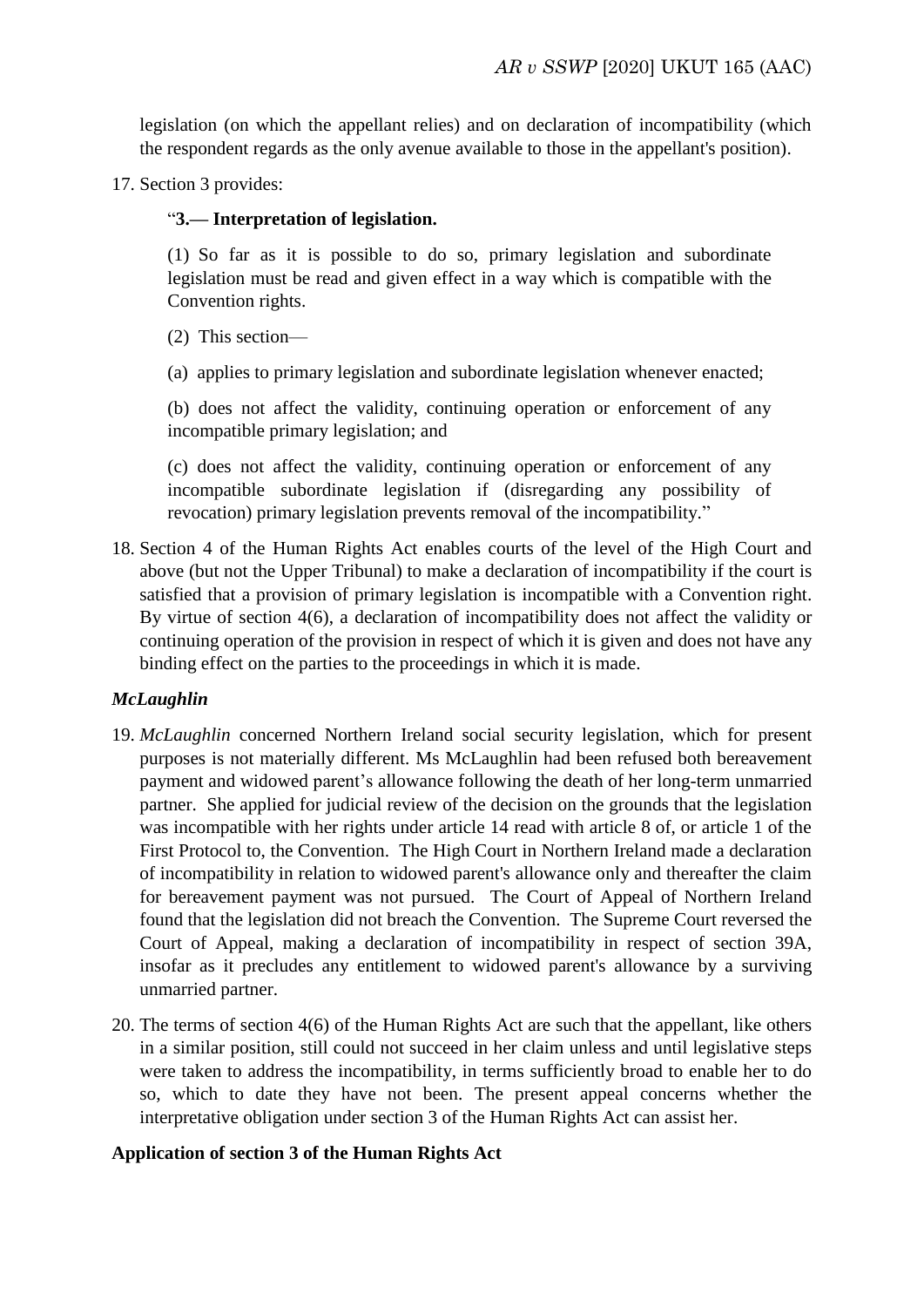### 21. The interpretation of section 3 was considered in *Ghaidan v Godin-Mendoza* [2004] UKHL 30, [2004] 2 AC 557. Lord Nicholls of Birkenhead reviewed its scope and held:

"29. …It is now generally accepted that the application of section 3 does not depend upon the presence of ambiguity in the legislation being interpreted. Even if, construed according to the ordinary principles of interpretation, the meaning of the legislation admits of no doubt, section 3 may nonetheless require the legislation to be given a different meaning. The decision of your Lordships' House in *R v A (No 2)* [2002] 1 AC 45 is an instance of this. The House read words into section 41 of the Youth Justice and Criminal Evidence Act 1999 so as to make that section compliant with an accused's right to a fair trial under article 6. The House did so even though the statutory language was not ambiguous.

30. From this it follows that the interpretative obligation decreed by section 3 is of an unusual and far-reaching character. Section 3 may require a court to depart from the unambiguous meaning the legislation would otherwise bear. In the ordinary course the interpretation of legislation involves seeking the intention reasonably to be attributed to Parliament in using the language in question. Section 3 may require the court to depart from this legislative intention, that is, depart from the intention of the Parliament which enacted the legislation. The question of difficulty is how far, and in what circumstances, section 3 requires a court to depart from the intention of the enacting Parliament. The answer to this question depends upon the intention reasonably to be attributed to Parliament in enacting section 3.

31. On this the first point to be considered is how far, when enacting section 3, Parliament intended that the actual language of a statute, as distinct from the concept expressed in that language, should be determinative. Since section 3 relates to the 'interpretation' of legislation, it is natural to focus attention initially on the language used in the legislative provision being considered. But once it is accepted that section 3 may require legislation to bear a meaning which departs from the unambiguous meaning the legislation would otherwise bear, it becomes impossible to suppose Parliament intended that the operation of section 3 should depend critically upon the particular form of words adopted by the parliamentary draftsman in the statutory provision under consideration. That would make the application of section 3 something of a semantic lottery. If the draftsman chose to express the concept being enacted in one form of words, section 3 would be available to achieve Convention-compliance. If he chose a different form of words, section 3 would be impotent.

32. From this the conclusion which seems inescapable is that the mere fact the language under consideration is inconsistent with a Convention-compliant meaning does not of itself make a Convention-compliant interpretation under section 3 impossible. Section 3 enables language to be interpreted restrictively or expansively. But section 3 goes further than this. It is also apt to require a court to read in words which change the meaning of the enacted legislation, so as to make it Convention-compliant. In other words, the intention of Parliament in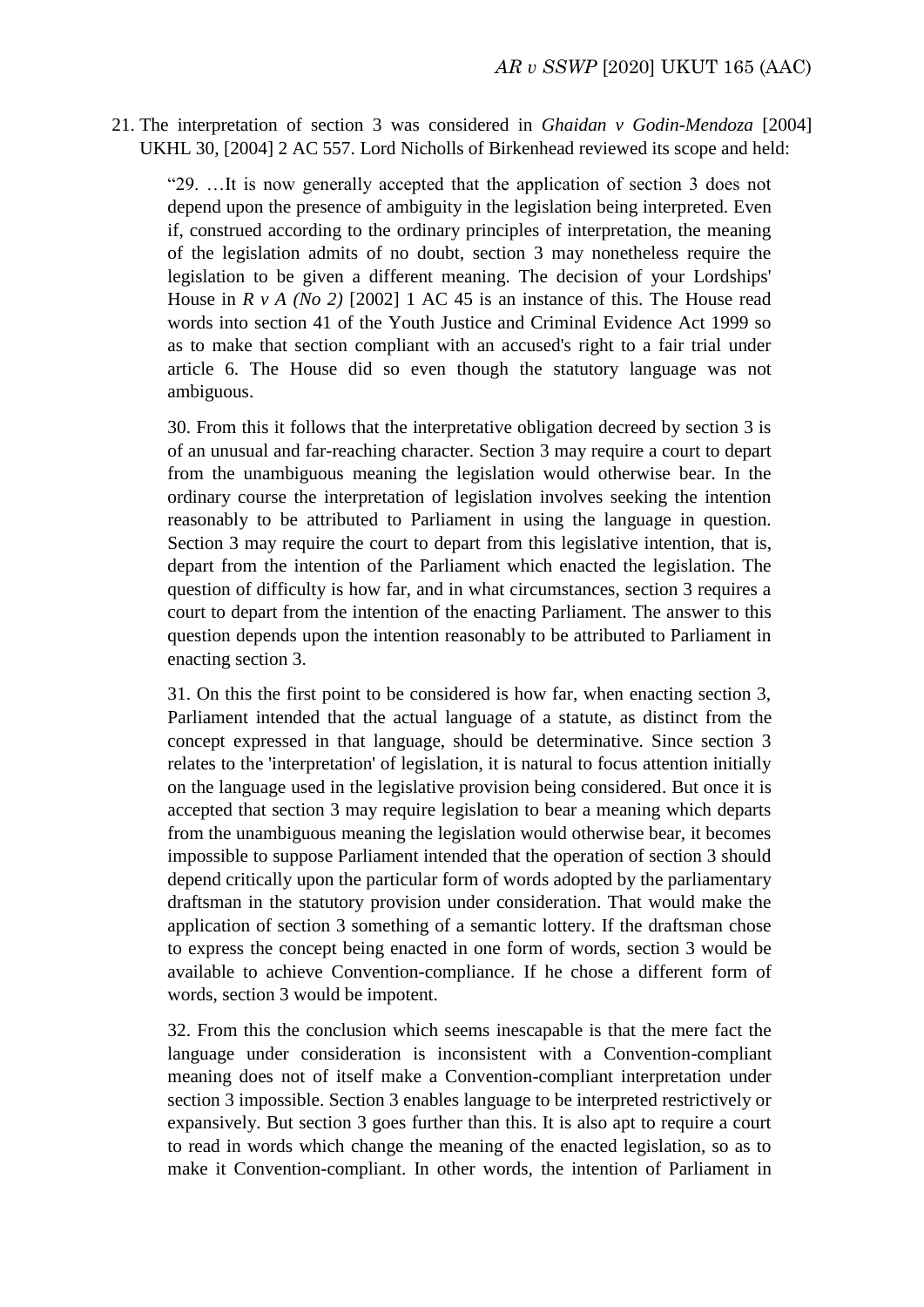enacting section 3 was that, to an extent bounded only by what is 'possible', a court can modify the meaning, and hence the effect, of primary and secondary legislation."

- 22. Lord Nicholls nevertheless went on to emphasise that, despite the reach of section 3, the different democratic functions of Parliament and the courts must be respected. Parliament has retained the right to enact legislation in terms which are not Conventioncompliant. The meaning of statutory words imported by application of section 3 "must be compatible with the underlying thrust of the legislation being construed" (para 33).
- 23. Lord Rodger held that section 3 does not empower the courts to imply words into statute that contradict any principle enshrined in the legislation or the principles of the legislation as a whole (para 117). Any implication imposed by the courts as to the meaning of a specific provision must "go with the grain of the legislation" (para 121). If section 3 were to be interpreted otherwise, the boundary between interpretation and amendment of statute would be crossed (para 121).
- 24. It was also emphasised in *Ghaidan v Godin-Mendoza* that Parliament could not have intended that section 3 should require courts to make decisions for which they are not equipped, Lord Nicholls observing (at para 33) that there may be "several ways of making a provision Convention-compliant, and the choice may involve issues calling for legislative deliberation."
- 25. Lord Steyn, agreeing, added:

"49. A study of the case law…reveals that there has sometimes been a tendency to approach the interpretative task under section 3(1) in too literal and technical a way. In practice there has been too much emphasis on linguistic features. If the core remedial purpose of section 3(1) is not to be undermined a broader approach is required. That is, of course, not to gainsay the obvious proposition that inherent in the use of the word 'possible' in section  $3(1)$  is the idea that there is a Rubicon which courts may not cross…

50…What is necessary…is to emphasise that interpretation under section 3(1) is the prime remedial remedy and that resort to section 4 must always be an exceptional course. In practical effect there is a strong rebuttable presumption in favour of an interpretation consistent with Convention rights."

### **Analysis and conclusions**

### *The grain of the legislation*

26. It is, accordingly, necessary to consider the "grain" of the legislation in a way which avoids crossing the Rubicon, as cautioned against by Lord Steyn. Mr Amos submitted that the grain of section 39A is determined by the view reached by the majority in *McLaughlin*, expressed by Baroness Hale (at para 39), which he submitted binds the Tribunal:

"The allowance exists because of the responsibilities of the deceased and the survivor towards their children. Those responsibilities are the same whether or not they are married to or in a civil partnership with one another. The purpose of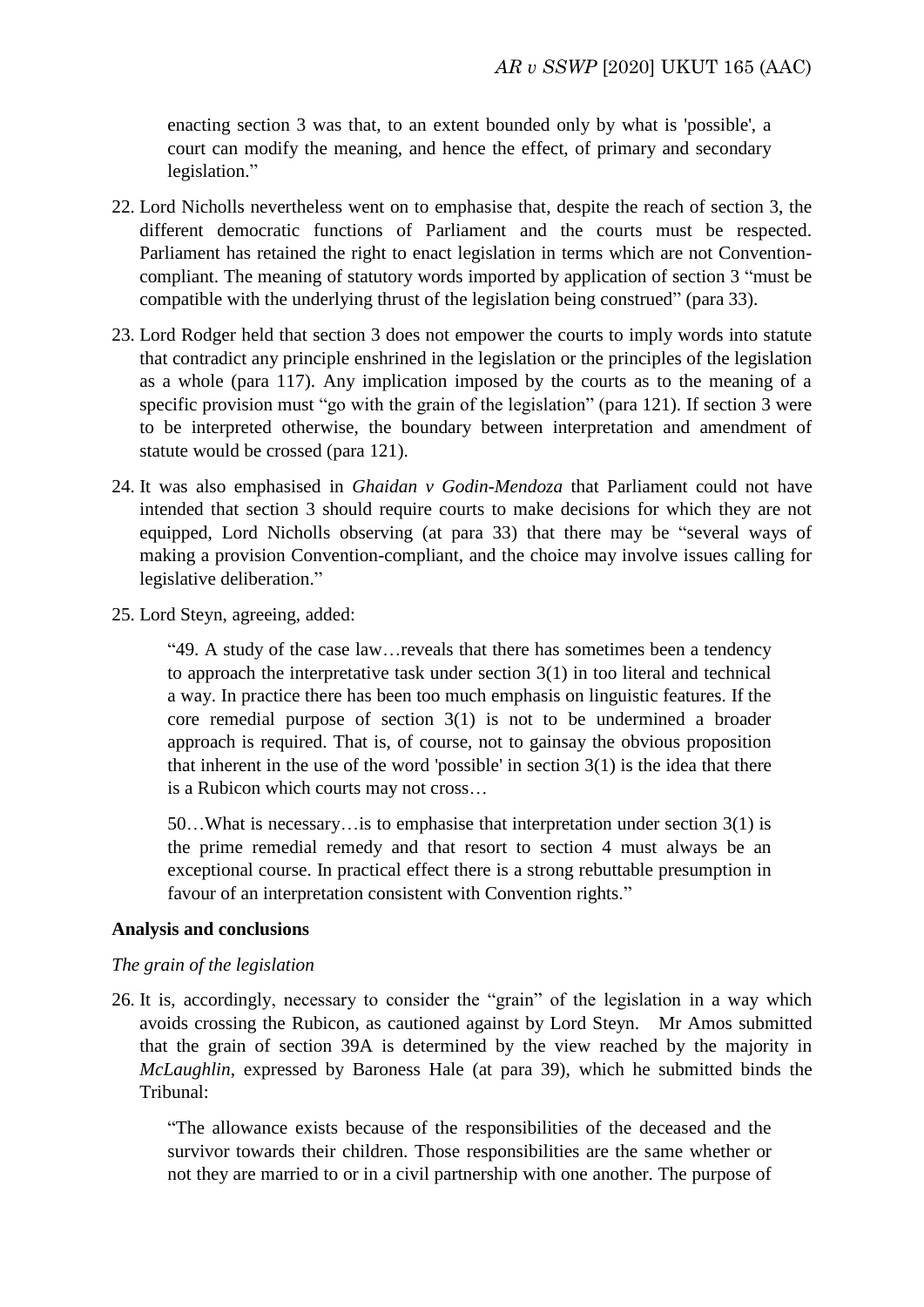the allowance is to diminish the financial loss caused to families with children by the death of a parent. That loss is the same whether or not the parents are married to or in a civil partnership with one another."

- 27. Mr Amos accepted that his submission had the consequence that the word "spouse" in section 39A would fall to be interpreted differently from the same word in section 36 in relation to bereavement payment to which (owing to the nature of the benefit) Baroness Hale's remarks cannot apply. We doubt that the draftsman would have intended a change of meaning. We agree with Ms Apps's submission that this passage of the judgment in *McLaughlin* must be read in context. Baroness Hale is here answering the question whether discrimination between married and unmarried applicants for widowed parent's allowance is a proportionate means of achieving the legitimate aim of privileging marriage (see para 38). That was a key question to be considered in the context of article 14 of the Convention and a key question in considering the compatibility of the relevant legislation with article 14. Nothing in this passage or in any other passage of *McLaughlin* deals with the grain of the legislation for the purposes of section 3 of the Human Rights Act as opposed to its Convention compatibility under section 4.
- 28. In our view, the grain of section 39A is that benefits should only be paid to a spouse married under English law, even where the benefit is indeed (following *McLaughlin*) to diminish the financial loss caused to families by the death of a parent. That is not to say that it should be so: after all, the respondent has conceded that the existing arrangements are in breach of the appellant's human rights and, by passing the Human Rights Act, Parliament made clear that human rights were to be respected in accordance with the terms of that Act. The issue is whether the courts may properly remedy the breach in this case.
- 29. There are three main reasons for understanding the grain in this way: the genesis of these provisions; the legal and policy considerations relating to marriage; and the legislator's intention as to conditions applicable to receipt of the benefit.
- 30. Before the changes made by the 1999 Act, bereavement benefits were only payable to widows. Benefit provision for widows dated back to the Widows', Orphans' and Old Age Contributory Pensions Act 1925, which provided a pension for all widows whose late husbands fulfilled the contribution conditions, whether or not they had children. Widowers were not eligible. We have not been taken to any material suggesting that, when the legislation referred to a "widow", it meant anyone other than a woman who had been in a lawful marriage terminated by the death of her husband. The adoption of "spouse" in place of "widow" in the 1999 reforms was gender-neutral terminology to reflect the extension of benefits to widowers as well as widows. The legislation appears to have proceeded, for approaching a century, on the footing that the benefits were payable only to those who had been married when their spouse died.
- 31. In the field of social security law, it is a matter for Parliament to decide who receives benefits and who does not. This Tribunal will ensure the fair and proper allocation of benefits within the law but will not grant socio-economic benefits that Parliament has decided to withhold. We have been directed to nothing in the legislative scheme which would persuade us that, by adopting the term "spouse" in the 1999 Act, Parliament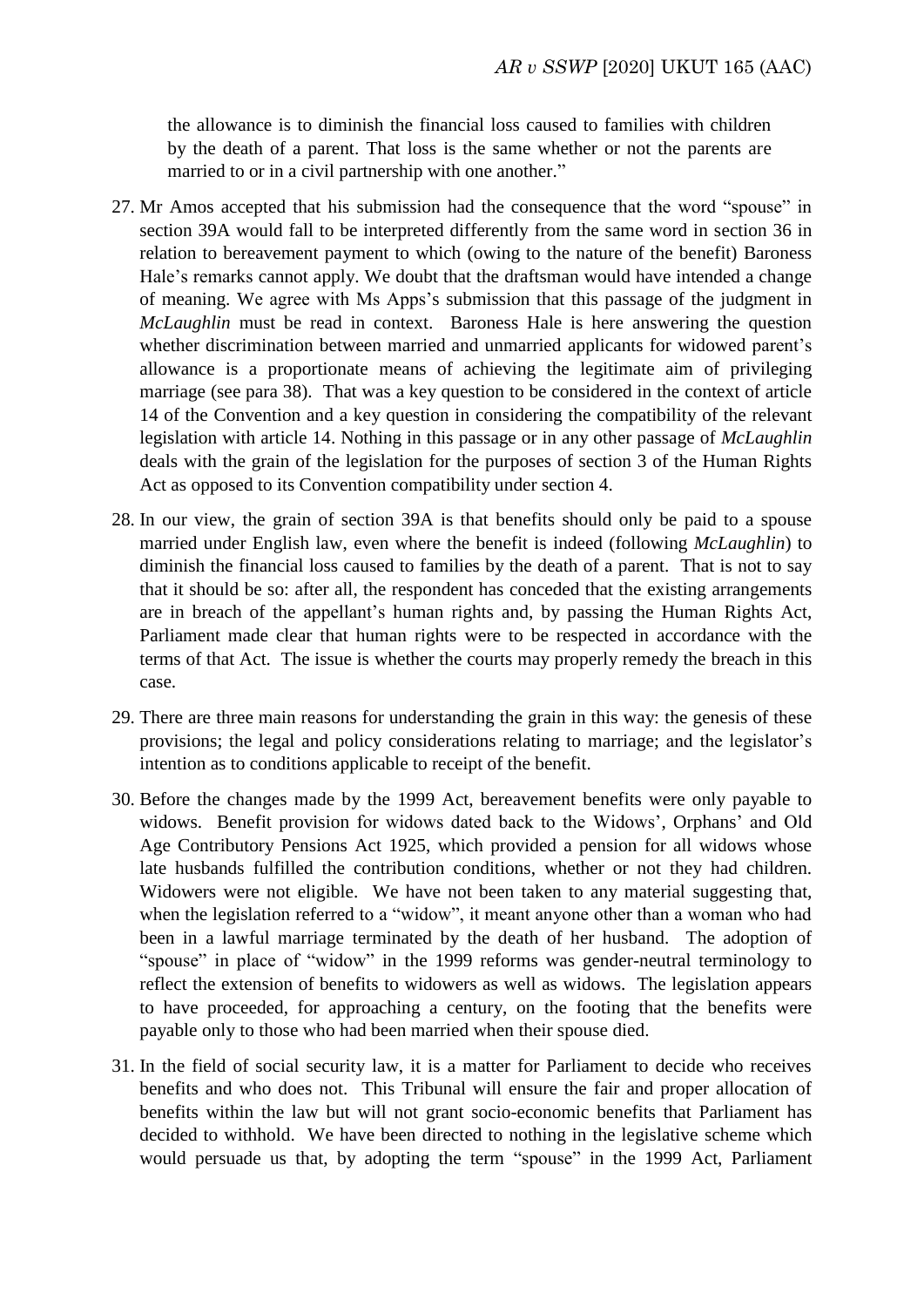intended to grant bereavement benefit to those not validly married as opposed to intending to remedy historic discrimination between men and women.

- 32. The legal and policy considerations relating to marriage have been recently re-articulated in *Akhter and Khan*. In that case, the Court of Appeal considered an appeal against a decision that Ms Akhter was entitled to a decree of nullity under section 11 of the Matrimonial Causes Act 1973 (the "1973 Act"), which in turn would open the door to her seeking financial relief against Mr Khan. Ms Akhter and Mr Khan had entered into a Nikah in circumstances where it did not constitute a valid marriage under the 1949 Act and were aware of that but steps were never taken to go through a civil marriage ceremony compliant with English law.
- 33. The Court of Appeal concluded that the parties had gone through what it termed a "nonqualifying ceremony"<sup>1</sup> because the scope of section 11 of the 1973 Act was limited to situations which crossed a threshold of connection with the formalities prescribed by the 1949 Act, which the Nikah ceremony undertaken by Ms Akhter and Mr Khan did not do. In consequence no decree of nullity under section 11 of the 1973 Act could be made. In so doing, the Court expressed itself in broad terms.
- 34. At paras 8-15 of its judgment the Court reviewed the routes into marriage available via the 1949 Act. It noted (at paras 12-13) that the routes included both religious and civil routes and (relevant to the case before it and that before us) a "mixed route" where civil preliminaries precede (among other things) a religious ceremony in a place of religious worship registered for the solemnization of marriage. This route would be apt for use in the case of an Islamic religious ceremony.
- 35. The Court went on to explain:

"9. A person's marital status is important for them and for the state. The status of marriage creates a variety of rights and obligations. It is that status alone, derived from a valid ceremony of marriage, which creates these specific rights and obligations and not any other form of relationship. It is, therefore, of considerable importance that when parties decide to marry in England and Wales that they, and the state, know whether what they have done creates a marriage which is recognised as legally valid. If they might not have done so, they risk being unable to participate in and benefit from the rights given to a married person.

10. The answer to the question of whether a person is recognised by the state as being validly married should be capable of being easily ascertained. Certainty as to the existence of a marriage is in the interests of the parties to a ceremony and of the state. Indeed, it could be said that the main purpose of the regulatory framework … , since it was first established over 250 years ago, has been to make this easily ascertainable and, thereby, to provide certainty."

36. The Court developed this further at paras 28-30:

 $\overline{a}$ 

<sup>1</sup> Previous terminology had referred to such situations as a "non-marriage"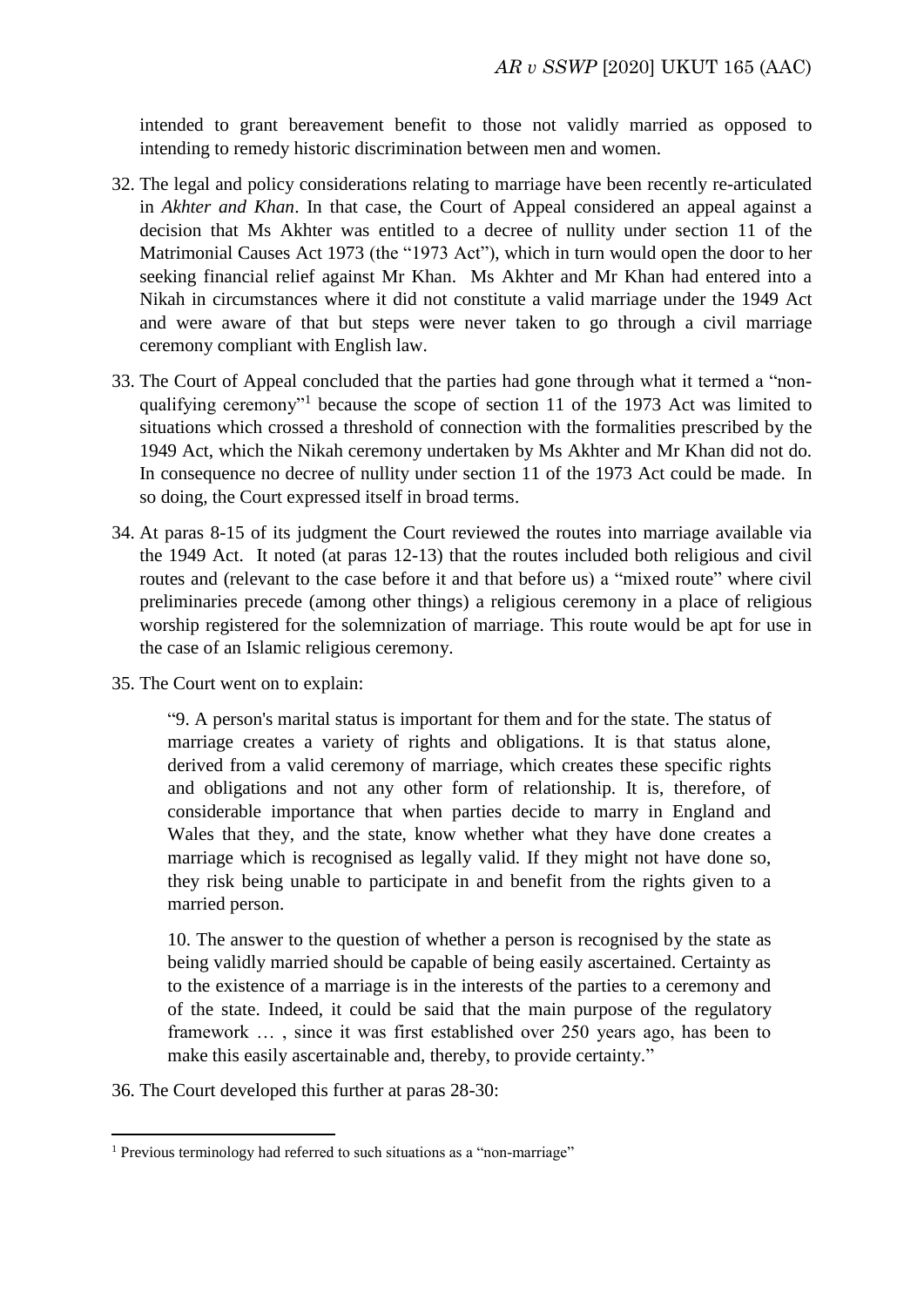"28. As referred to in paragraph 9 above, marriage creates an important status, a status 'of very great consequence', per Lord Merrivale P in *Kelly (orse. Hyams) v Kelly* (1932) 49 TLR 99, at p. 101. Its importance as a matter of law derives from the significant legal rights and obligations it creates. It engages both the private interests of the parties to the marriage and the interests of the state. It is clearly in the private interests of the parties that they can prove that they are legally married and that they are, therefore, entitled to the rights consequent on their being married. It is also in the interests of the state that the creation of the status is both clearly defined and protected. The protection of the status of marriage includes such issues as forced marriages and 'sham' marriages.

29. As noted in *The Scoping Paper<sup>2</sup>* , at [1.2], 'a wedding is a legal transition in which the state has a considerable interest'. This interest is reflected in the statutory system of regulation designed to ensure that both the parties and the state know what is necessary to contract and when a valid marriage has been contracted. As referred to below, the statutory regulation of the prescribed formalities required to effect a valid marriage was first introduced in 1753 to create certainty in response to the difficulties being caused by what were known as 'clandestine' marriages. Certainty remains in the public interest because, as again identified in *The Scoping Paper*, at [1.2], 'it should … be clear when [a marriage] has come into being'.

30. Upholding the status of marriage, where possible, is also a matter of public policy. This can be seen, for example, from *Vervaeke (formerly Messina) v Smith* [1983] AC 145, in which it was held that the upholding of the status of marriage is a doctrine of English public policy law."

37. It is not necessary to set out here in detail how the Court reached the view after reviewing the authorities that there can be "ceremonies of marriage which are not within the scope of the 1949 Act at all" (and so, addressing the particular issue in *Akhter and Khan,* fall outside the scope of the 1973 Act). The contrary position was precluded by existing Court of Appeal authority, namely *Sharbatly v Shagroon* [2013] 1 FLR 1493, but the Court went on to give its own reasons for rejecting the contrary position:

"61. Even if this was open to us, however, it seems to us that to accept this submission would be to open up a path which would create very considerable difficulties, similar to those which the regulatory system first introduced in 1753 has been designed to prevent.

62. The present case concerns a religious ceremony and Mr Horton's submission would seem to require that all religious ceremonies, wherever and however performed, should be brought within the scope of the 1949 Act. That would clearly not be an acceptable dividing line especially as a marriage solemnized in approved premises can take any form (other than a religious service) the parties choose. It would then, equally, be questioned why any such ceremony wherever performed should not also be included within the scope of the 1949 Act. It

**.** 

<sup>2</sup> The Law Commission, *Getting Married, A Scoping Paper* December 2015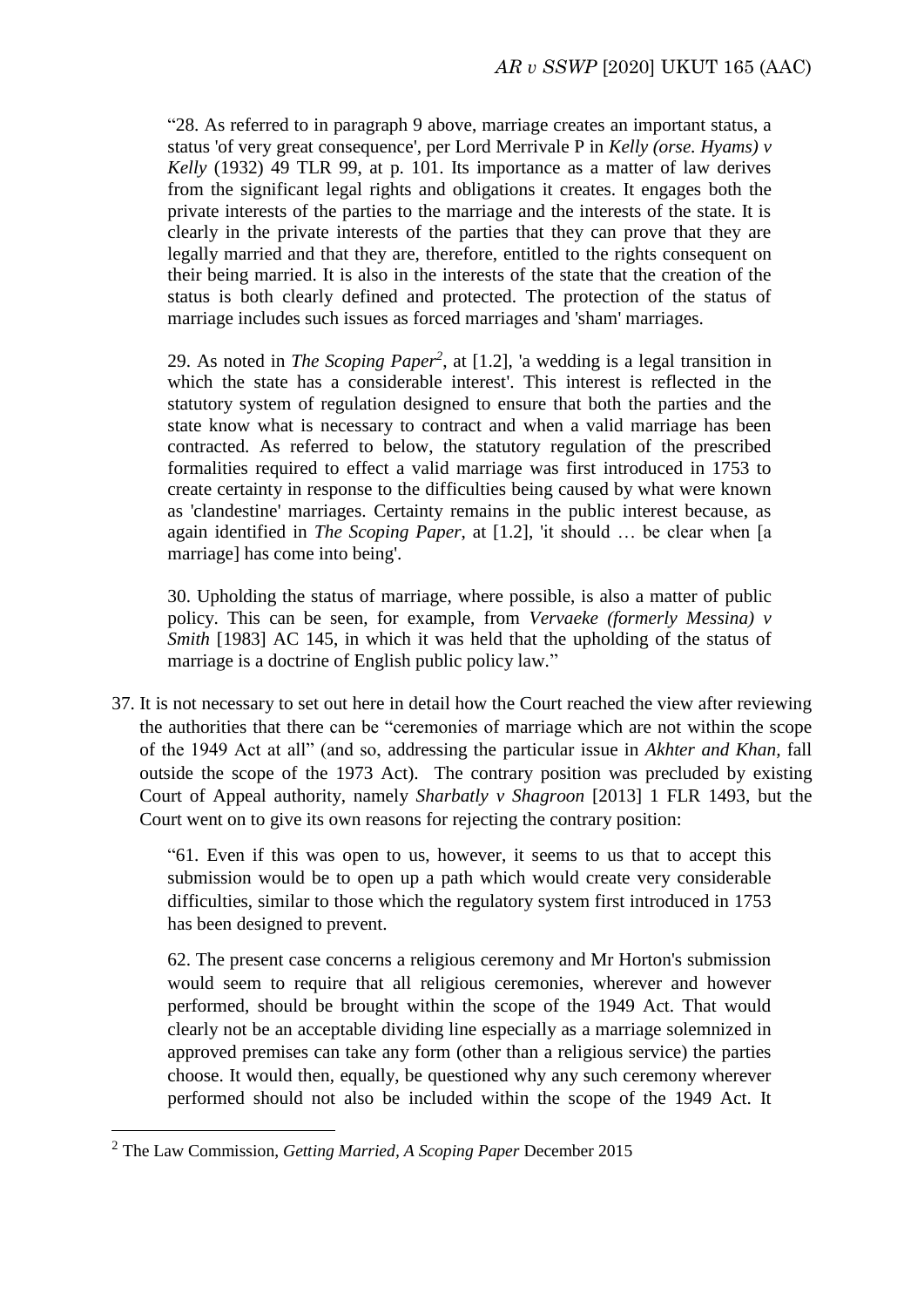would clearly not be acceptable to exclude such ceremonies and to give them a different legal effect to a religious ceremony for that reason alone. The current legal position has been neatly summarised in *The Scoping Paper*, at [2.71], namely that: 'Faced with the prospect of effectively deregulating marriage … the courts developed the concept of the "non-marriage"'.

63. We would, therefore, have concluded that, to prevent the regulatory system being fundamentally undermined and in a manner which would be contrary to the need for certainty in the interests of the parties and in the public interest, we would have decided that there are some ceremonies of marriage which do not create even void marriages. In summary, in some cases the extent of noncompliance with the formal requirements stipulated under the 1949 Act means that the manner in which the marriage has been "solemnized" (to use the word from the 1949 Act, including s. 29), is such that the parties have not intermarried *under* the provisions of Part II or, when relevant, *according* to the rites of the Church of England."

- 38. In the present case, we are asked (in essence) to read section 39A so as to encompass a religious marriage not complying with the requirements of the 1949 Act. Mr Amos submitted that the law would be arbitrary and the rule of law undermined if we were to limit the definition of "spouse" by reference to the formalities of the 1949 Act. However, *Akhter and Khan* emphasises the state's interest in knowing who is, and who is not, married. That is a principle of long standing. It is not one which excludes people seeking a religious ceremony, whether Muslim or otherwise. The state enables people to choose a civil route or a religious route into marriage, and there is no basis for differentiating between them. The various routes to marriage mean that "it is not difficult for parties who want to be legally married to achieve that status" whether by a religious ceremony or otherwise (*Akhter and Khan*, para 12).
- 39. In our view, legal policy in relation to the value of marriage complying with legislative formalities is reflected in the draftsman's decision to use the word "spouse" in section 39A to provide one of the gateway conditions to receipt of the benefit. It forms part of the grain of the legislation.
- 40. The third indicator of the grain of the legislation is to be found in provisions as to when the benefit will not be, or will cease to be, payable. Section 36(2) and section 39A(5) address the circumstances in which bereavement payment and widowed parent's allowance (respectively) will not be payable. They each refer to a person who is (ex hypothesi) married to the deceased but at the time of the deceased's death is "living together as a married couple" with someone else. There is a clear distinction made by the legislator between the formal status of being married and the position of "living together as a married couple." Mr Amos's proposed reading of "spouse" in section 39A is in our view incompatible with this distinction.
- 41. There is provision for cessation of widowed parent's allowance in section 39A(4) which provides that "the surviving spouse shall not be entitled to the allowance for any period after she or he remarries or forms a civil partnership." Entitlement is lost when these formal steps are taken. It is far from obvious that Parliament would have intended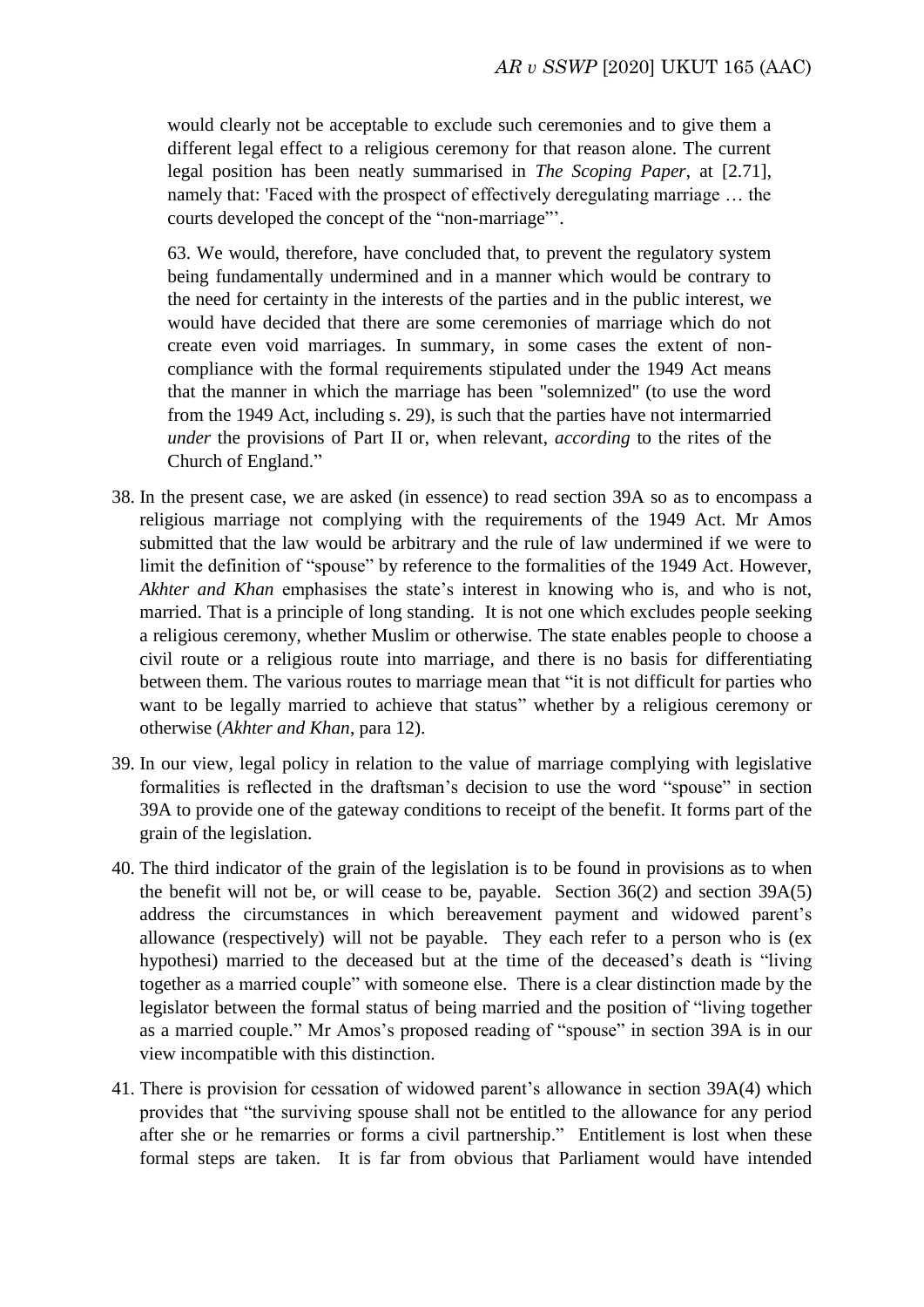different levels of formality as regards marital status to have applied to accessing the benefit under section 39A(1) and to losing it under section 39A(4).

- 42. These, in our view, are powerful reasons for concluding that the grain of the 1992 Act, as followed by the draftsman in using the word "spouse" when making the amendments effected by the 1999 Act, is to make provision for people of either gender who have entered into a marriage compliant with the 1949 Act. Any "grain" there may have been in section 39A in terms of seeking to provide for children was limited to the families where the surviving parent was the "spouse" of the deceased, in the sense relevant to the present case, of having entered into a marriage valid under the 1949 Act. The principle has to be qualified to the extent that there are other established principles which may enable certain other marriages to be accepted as valid under the law of England and Wales, such as the recognition of foreign marriages valid according to the law of the parties' domicile and marriages which rely for their authority on the presumption of marriage. Neither of these qualifications applies in the present case.
- 43. Mr Amos submitted that the word "spouse" is not a technical term and should not be interpreted in a rigid way. He referred us to the Oxford English Dictionary definitions of "marriage" (the legally or formally recognised union of two people as partners in a personal relationship) and "spouse" (a husband or wife, or a person joined to another in a comparable legally recognised union). While the dictionary definitions cast light on the ordinary meaning of the words and may allow some flexibility, we are not persuaded that they are in themselves capable of dislodging what we regard as a fundamental feature of the legislation, which is that Parliament has restricted widowed parent's allowance – as a matter of legislative policy – to those who are married as a matter of English law.
- 44. Mr Amos referred us to the United Kingdom's international obligations. Article 60 of the Social Security (Minimum Standards) Convention 1952 stipulates that survivors' benefit should cover loss of support suffered by a widow or child as the result of the death of a breadwinner. Article 10(3) of the International Covenant on Economic, Social and Cultural Rights (1966) states that special measures of protection and assistance designed to be accorded to the family should be taken on behalf of all children and young persons without any discrimination for reasons of parentage or other conditions. Mr Amos submitted that these international sources support the proposition that the purpose of widowed parent's allowance is child-focused such that the precise matrimonial status of the parental relationship is not a fundamental feature of widowed parent's allowance.
- 45. In our view, these international obligations cannot in themselves oust or modify the wording of the legislation. It is difficult to understand how they enable the Tribunal to go against the grain of the legislation as expressed by the wording of the relevant legislative provisions.
- 46. Mr Amos referred us to the Canadian Old Age Security Act 1985 as an example of social security legislation which (in his words) treats the essential meaning of spouse as being the public representation of being husband and wife, rather than legal formality. The Canadian position represents a different statute in a different jurisdiction. It does not assist.